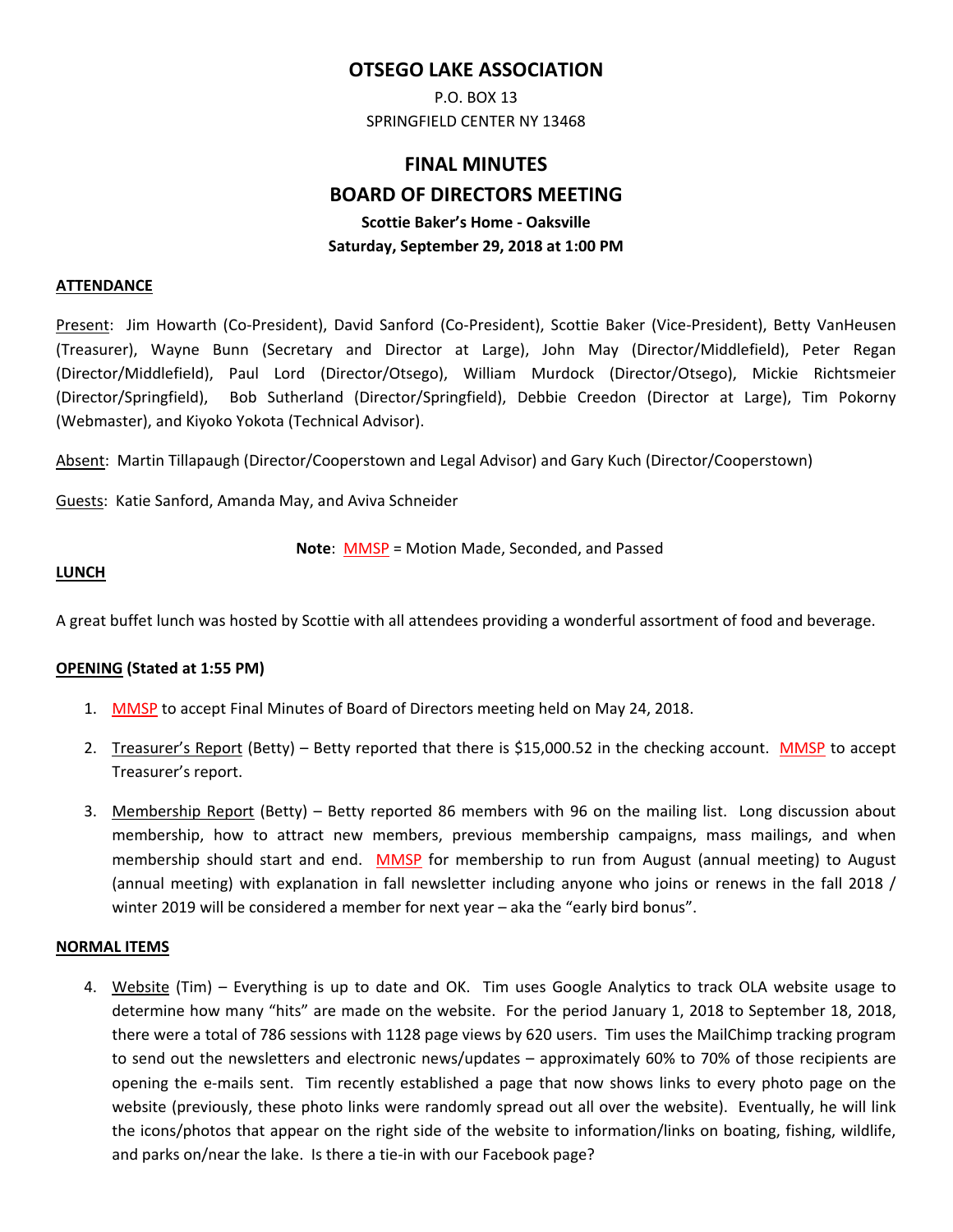- 5. Newsletter Susan O'Handley will again coordinate, print, and mail the fall newsletter on or about November 1<sup>st</sup>. Theme of newsletter will be "Reflections" and all articles and photos should be submitted to Scottie and Susan no later than October 20<sup>th</sup>. Potential articles include Co-Presidents message, application for membership, merchandise for sale (Scottie), photographs, road salt (Paul), NWZB signs, NYSDOT letter (Wayne), Sisson's camp, inside the Board (Bill), annual meeting (Mickie), suggestion to recycle newsletter, HABs and weeds (Kiyoko), boat parade (Wayne), welcome letters (Debbie), and lake temperature (Kiyoko). Goal is for 500 +/‐ newsletters in fall (2018) and spring (2019); John will review and cull various lists for duplications, etc.; Jim will send newsletter to Cooperstown Country Club members; Paul will contact Otsego Sailing Club for permission to send newsletter to their members. A draft copy of the newsletter sent to all BOD members for review would be helpful.
- 6. Merchandise (Scottie) Scottie will take photographs of Board members holding various items for sale to be used in newsletter.
- 7. No Wake Zone Buoys, Signs, and Volunteer Dive Team (Paul) Fall BuoyFest will be held on October 14<sup>th</sup> at 9:00 AM using the normal divers and tenders plus many of Paul's student divers. MMSP for \$2,000 for chains and accessories to support the dive team. OLA has paid for NWZB signs that have been placed around the lake while OCCA and CRISP have paid for Clean / Drain / Treat signs that have been placed around the lake. New signs are needed at Three Mile Point, Lake View Motel, Sam Smith's Boat Yard, and Shadow Brook.
- 8. Boat Inspections / Boat Washing Station (Paul) There were 687 boat inspections at Cooperstown lakefront, 222 boat inspections at Springfield Public Landing, and 2581 boat inspections at Canadarago Lake State boat launch in 2018. The number of boats actually powered washed is unknown.
- 9. Annual Meeting (Bob) Scheduled for August 2019 at the Otsego Sailing Club. The Annual Meeting Committee, to be chaired by Bob again, will meet after the holidays to work out the details and topics. After discussing various venues that could accommodate the meeting, everyone seemed to agree that the Otsego Sailing Club would be an ideal location – large tent (pavilion being planned), ample parking, and similar interests in Otsego Lake.
- 10. Boat Parade (Wayne) Fifth Annual "We Love Our Lake" Boat Parade was held on Monday July 2<sup>nd</sup> at 2:00 PM (a normal work day for many this year) with very hot weather in the 90s and a heat index in triple digits. The small number of boats in the parade was disappointing but everyone who attended had a great time. The Boat Parade Committee, to be chaired by Wayne again, has already decided to hold the 2019 boat parade on Thursday July  $4^{th}$  at 4:00 PM with the theme of "Red, White, and Blue – It's the  $4^{th}$  of July". The parade will start at the lakefront in Cooperstown, travel along the westerly shore of the lake, and end at Three Mile Point with an awards ceremony at the fishing platform with the Mayor of Cooperstown (hopefully) making the presentations.

### **NEW BUSINESS**

- 11. Harmful Algal Blooms (Kiyoko) Kiyoko reported that some dilute HABs had occurred on Otsego Lake this summer. The HABs are becoming more widespread in various NYS lakes.
- 12. Asian Clams (Wayne) Wayne reviewed a newspaper article (e‐mailed to all OLA Board members this summer) about Asian Clams in Lake George. Just one more invasive species that we need to keep out of Otsego Lake.
- 13. Use of Glyphosate ("Roundup") by NYSDOT (Debbie) Debbie reported that NYSDOT plans to use the commercial product by Monsanto called "Roundup" (primary herbicide active ingredient is glyphosate) along the westerly side of Otsego Lake every five years to kill poison ivy and other weeds that are resistant to the more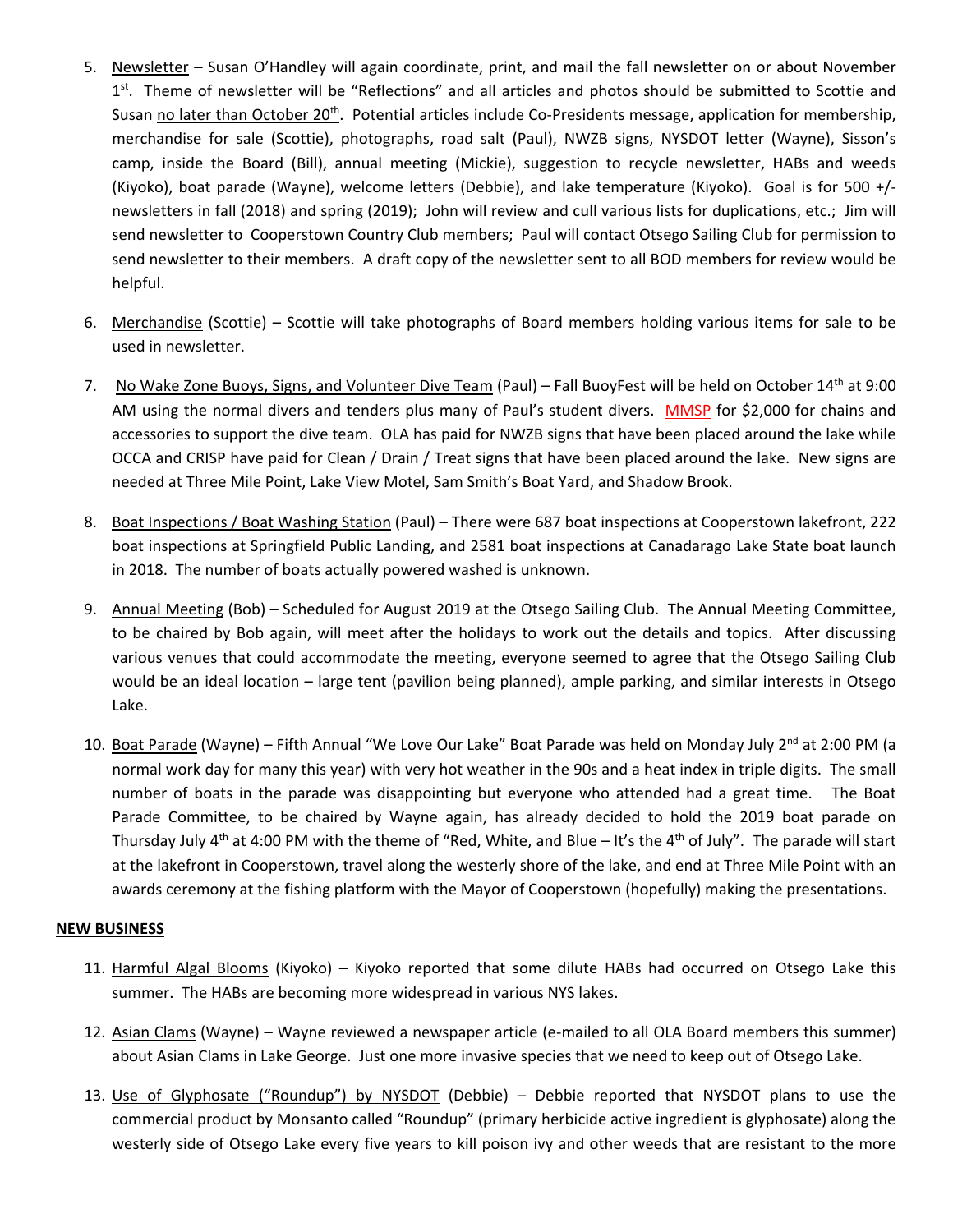environmentally safe herbicide that they have been using in the past. Debbie will coordinate with the Otsego Lake Watershed Supervisory Committee, Otsego County Soil & Water Conservation District, and Senator Jim Seward to stop this practice. Glyphosate is a very harmful to the environment and is a known carcinogen.

- 14. Future of Otsego Lake Association (Jim) Long discussion about the future of OLA including maintaining and increasing membership, more advertising, an article in The Freeman's Journal, etc.
- 15. Partner Organizations (Jim) Discussion on using mailing lists from other local organizations for OLA newsletter such as Cooperstown Country Club, Otsego Sailing Club, and properties within 100+/- feet of Otsego Lake (via County Tax Maps).
- 16. Memorial Contributions to Honor Ginny Hastings' Friend (Paul) Seasonal lakeside resident Ginny Hastings would like to set up a way on Otsego Lake to honor her recently deceased friend. Paul has suggested a few ways for this to occur: new buoy location, new NWZ signage dispersal (\$2000), SUNY Oneonta enrolled volunteer diver scholarship (\$500 ‐ \$1500), yearly maintenance of volunteer diver boat (\$800), expanded OLA contribution to Goodyear Swamp boardwalk (\$200 - \$20,000), barrel of chain for NWZBs (\$700), SUNY Oneonta student scholarship for monitoring "continuous lake monitoring" buoy (\$500 ‐ \$2500), yearly maintenance endowment for "continuous lake monitoring" buoy (\$2000), and printing / mailing of newsletter (\$700). Debbie will meet with Ginny and coordinate the donations.
- 17. List of OLA Board Members  $(\lim) A$  list of all current OLA Board members would be helpful since there are several new additions to the Board. See bottom of last page for the list.

### **OLD BUSINESS**

- 18. Letter to New Lakeside Home Owners (Paul and Debbie) Paul and Debbie have completed a letter from OLA to be given or sent to all new lakeside home owners on Otsego Lake in the Town of Otsego advising them to be aware of, and then follow, local Town and Village regulations before they undertake any project. The letter has been distributed to the local real estate firms to be given out upon the closing of the property. Otsego County can also generate a list of properties that have just sold. A similar letter is now needed for the Town of Middlefield and the Town of Springfield.
- 19. Letter to Renters, Motel/B&B Guests, and Seasonal Residents (Wayne and Debbie) Wayne and Debbie have completed a letter from OLA to be given to renters, motel/B&B guests, and seasonal residents on the lake advising them about boater safety and regulations, no wake zones, invasive species, etc. Debbie will coordinate distribution of this letter in the spring of 2019.
- 20. Otsego County Water Quality Coordinating Committee (Mickie) Mickie, Jim, or Kiyoko will try to attend future meetings (scheduled for last Wednesday of the month).
- 21. Coordination with Other Organizations: OCCA, Otsego 2000, and OLT (Board) Mickie and Scottie will continue to work with these organizations; need to mention Otsego 2000 in OLA fall newsletter (if not mentioned in the spring 2018 newsletter) regarding their future funding for the boat washing station. MMSP for \$250 to support Otsego 2000's Fall Glimmerglass Film Festival with advertisement in their program booklet (MMSP via e-mails on October 2<sup>nd</sup> for an additional \$100 for support for a total of \$350).
- 22. Lake and Valley Garden Club Zone Meeting (Mickie) The Garden Club of America (GCA) held its Zone meeting in Cooperstown on May  $15 - 17$ , 2018 which featured the buffer strip project at Lakefront Park - the national contest winner a few years ago. The GCA made a \$500 donation to OLA in appreciation of OLA's presentation at their meeting.